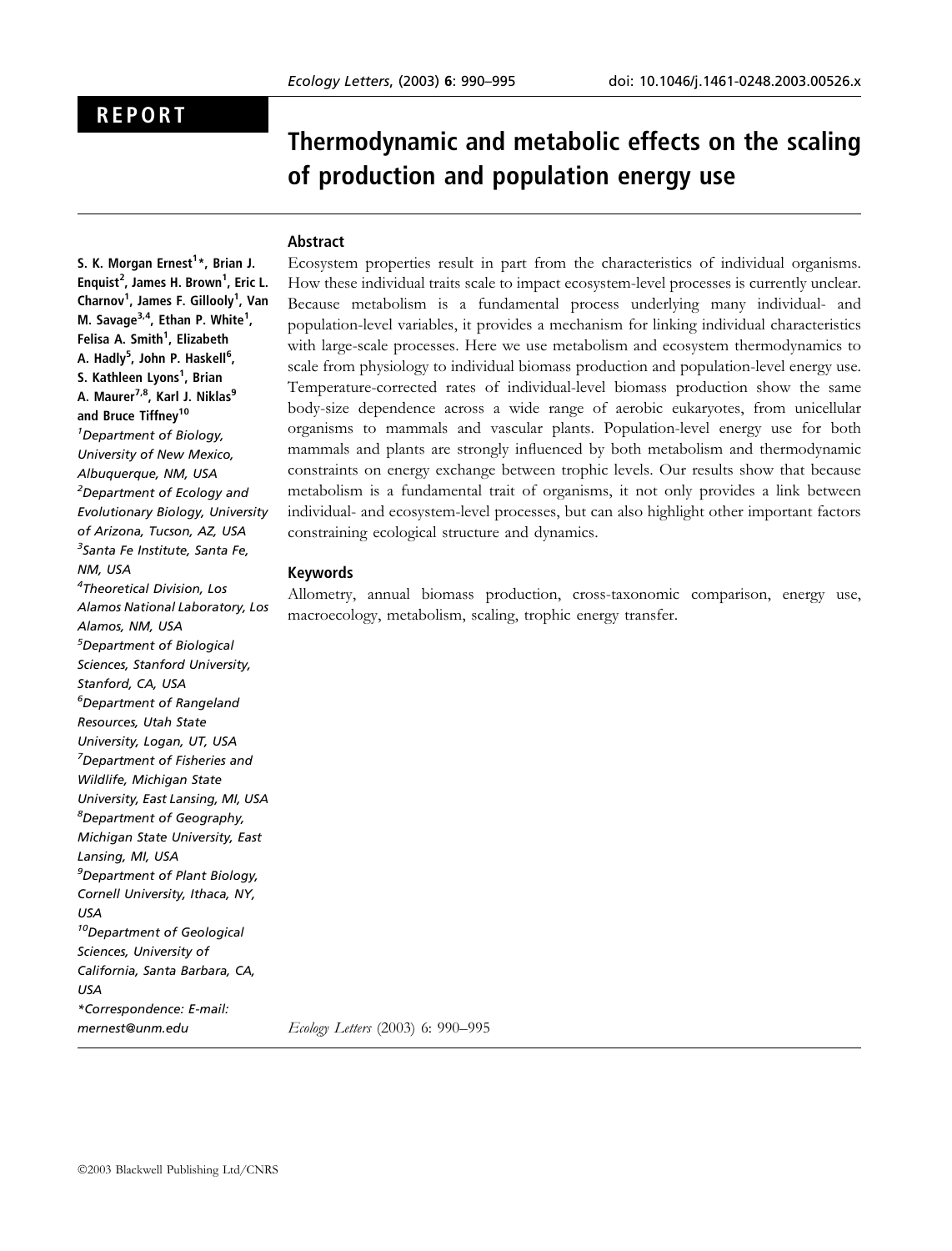# INTRODUCTION

Linking physiological traits of individual species with the function of ecosystems is a major theme in current ecological research (e.g. Lawton & Jones 1995). With increasing concern about global warming, habitat fragmentation and introductions of exotic species, it is imperative to understand how changes in species composition scale up to affect large-scale ecosystem processes (Vitousek 1990; Lawton & Jones 1995; Hector et al. 2001). Field studies have demonstrated how the physiology of a species can influence ecosystem properties such as nutrient cycling, productivity and species richness (e.g. Vitousek 1990; Elser et al. 2000). While these approaches suggest a link among these ecological properties, there is still no generally agreed upon theoretical framework that quantitatively links the physiological traits of individual species to ecosystem-level rate processes.

Metabolism – the rate at which energy and material resources are taken up from the environment, transformed within an organism, and allocated to maintenance, growth and reproduction – is a fundamental physiological trait. Recently, it has been shown that a simple model (West et al. 1997, 1999; Gillooly et al. 2001) can explain the joint effects of body size and temperature on whole-organism metabolic rate  $(B)$  for plants and animals. In this model, whole organism metabolic rate scales with mass because of the fractal-like geometry of distribution networks within organisms, whereas temperature, described by the Boltzmann factor, affects the rates of chemical processes involved in metabolism. This model is represented as  $B = B_0 M^{3/4}$  $e^{-E_a/kT}$ , where  $B_0$  is the taxon-specific, but mass and temperature independent metabolic normalization constant; *M* is body mass;  $e^{-E_a/kT}$  is the Boltzmann factor where  $E_a$  is the average activation energy of metabolism  $(c. 0.6 \text{ eV}, \text{ but}$ ranges from 0.4 to 0.8 eV),  $k$  is Boltzmann's constant  $(8.62 \times 10^{-5} \text{ eV} \text{ Kelvin}^{-1})$ , and *T* is absolute temperature in Kelvin.

Through this relationship with body size and temperature, metabolic rate can affect currencies of ecological interest. For example, the rate of biosynthesis or whole organism biomass production (P) reflects the allocations of metabolic products to growth and reproduction, consequently, this relationship scales as  $P \propto M^{3/4}$  (Brody 1945; Charnov 2001; Niklas & Enquist 2001). As production fuels ontogenetic and population growth, it is central to life history and population ecology. Another crucial ecological variable, population-level energy use  $(E)$  is influenced by metabolic rate through the interaction between the energetic requirements of the individual  $(B)$  and the number of individuals in a population  $(N)$ , resulting in the empirically supported relationship:  $E = NB \propto M^{-3/4} M^{3/4} \propto M^0$ . (Damuth 1981; Enquist et al. 1998; Savage et al. in press).

The relationship for population energy use depends upon the supply of energy to species within functional groups. The number of individuals that can be supported depends directly on the rate of energy supply and inversely on the rate of energy used by individuals of a species  $(B)$  (Damuth 1987; Allen et al. 2002). It has been known since Lindeman (1942) that thermodynamic constraints on energy flow through trophic webs reduce the energy supplied to successive trophic levels. Empirical measurements of the transfer efficiency of energy between trophic levels often range from 5 to 15% (e.g. Lindeman 1942; Slobodkin 1962; Burness et al. 2001), though there is considerable variability (Turner 1970; Slobodkin 2001). Therefore, decreasing energy availability to species at successive trophic levels should result in successively lower population-level energy use, with plants > herbivores > omnivores > carnivores.

While production and population-level energy use have been studied for a variety of organisms, there are few crosstaxonomic comparisons. As a result it is currently unclear how rates of production and population-level energy use scale with body size across functionally and taxonomically different organisms. Here, using data for plants and animals, we explore the above relationships for how organismal metabolism and Lindeman constraints on trophic energy transfer affect individual biomass production and population-level energy use, two properties with important implications for ecosystem function.

#### METHODS

We collected data from the literature on whole-organism maximal annual biomass production for a diverse assortment of plants, animals and unicellular algae and protists (see compiled datasets for literature sources: Niklas 1994; references listed in Enquist & Niklas 2001; Jones et al. 2003; Ernest in press; bird data used in Ricklefs 2000 and obtained from author; Savage et al. in press). For photosynthetic organisms, we obtained annual net primary production data for individuals of 387 species, including phytoplankton, algae, angiosperms and gymnosperms. For endotherms (34 birds, 305 mammals), which produce new biomass mainly through reproduction, we used data on life history characteristics to estimate the maximum quantity of biomass reared by an adult during a year. For the remaining 23 species of animals (eight zooplankton, nine fish, five insects and one protist), individual biomass production was estimated from population measurements of the per capita maximum rate of increase,  $r_{\text{max}}$ , and average adult body size.

We investigated population energy use using data collected for plants (365 spp.) and mammals (547 spp.), the two groups for which we could obtain high-quality data for many species (Damuth 1987; Enquist & Niklas 2001). Population-level energy use (Watts km<sup>-2</sup>) was calculated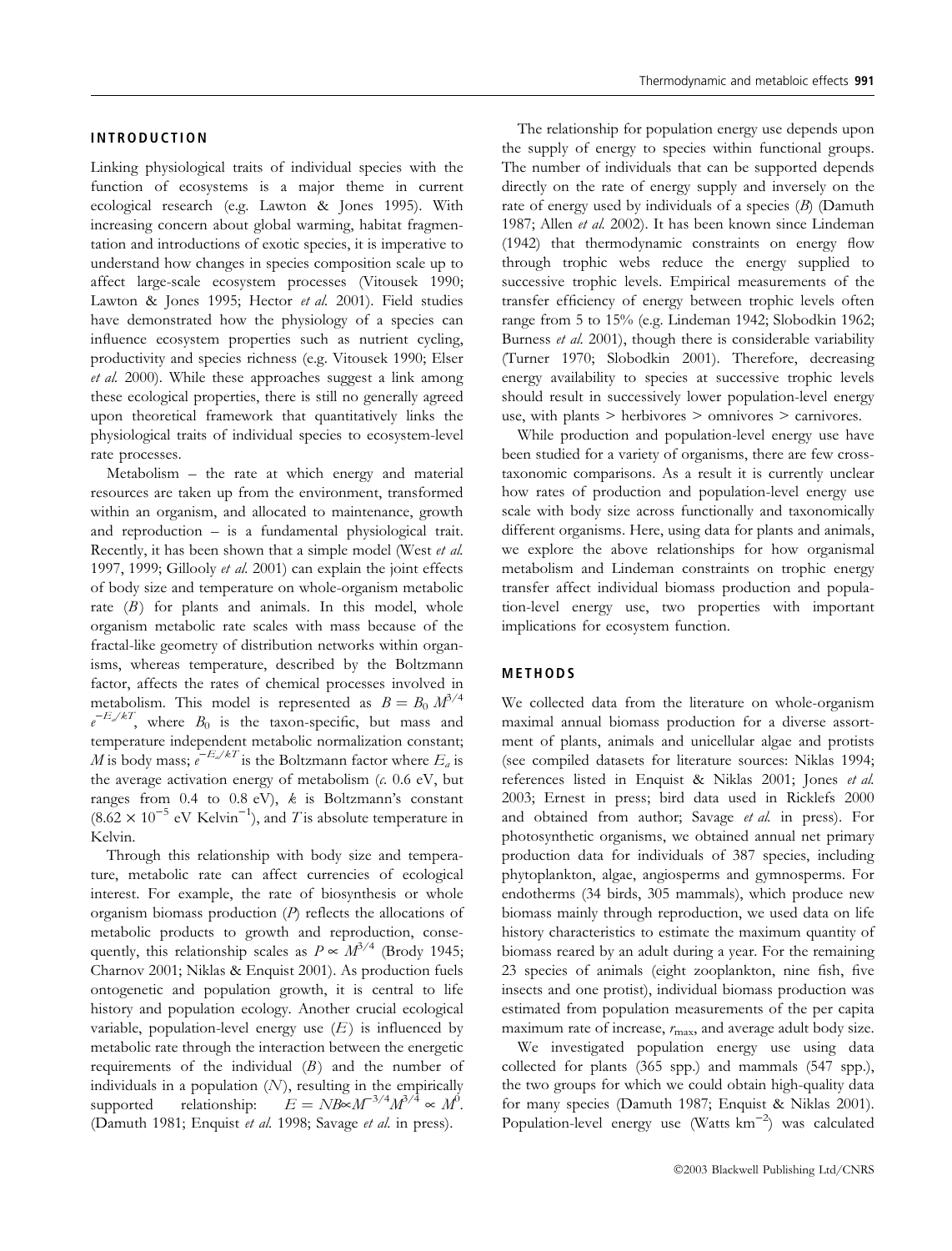from density and body size data using the equation  $E = NB_0M^{3/4}$ . As we did not have metabolic rates for each species, we estimated metabolic rate from published metabolic relationships for plants and mammals (Nagy et al. 1999; Gillooly et al. 2001).

Production and population energy use were corrected for differences in operating temperatures among the groups (Gillooly et al. 2001; Allen et al. 2002). For plants, the Willmott and Matsuura global temperature database (http:// climate.geog.udel.edu/-climate/html\_pages/README. ghcn\_ts2.html) was used to calculate an average growing season temperature (20  $^{\circ}$ C, May–Sept) over the latitudinal range corresponding to the plant data  $(35^{\circ}S \text{ and } 66.22^{\circ}N)$ . For fish, insects, zooplankton and the protist Paraphysomonas imperforata, environmental temperatures were gathered directly from the data sources listed in Savage et al. (in press). Average body temperatures were used for birds (40 °C) and mammals (37 °C). We examined the effect of trophic level on population energy use using the data for plants and mammals. For mammals, trophic level was determined using published dietary information (Nowak 1999; American Society of Mammalogists 2003). For additional information, see Supplementary material.

# RESULTS

The scaling exponents of annual biomass production for plants, birds, fish and mammals were statistically indistinguishable from the expected values (Table 1; Fig. 1). When groups were compared with each other using ANCOVA, the exponents of the groups were statistically indistinguishable (ANCOVA  $F_{3,726} = 0.07$ ,  $P = 0.98$ ). While the normalization constants varied significantly among groups (ANCOVA  $F_{3,729} = 42.60, P \le 0.0001$ , they varied by less than an order of magnitude (Table 1). The largest difference between groups, plants and fish, was only five-fold. Despite

| Group                 | Spp.<br>number | Scaling<br>exponent | $95\%$ CI      | Normalization<br>constant | $95%$ CI        | $r^2$ |
|-----------------------|----------------|---------------------|----------------|---------------------------|-----------------|-------|
| Production            |                |                     |                |                           |                 |       |
| Plants                | 387            | 0.759               | $0.76 - 0.75$  | 10.15                     | $10.18 - 10.12$ | 0.995 |
| Mammals               | 305            | 0.755               | $0.78 - 0.73$  | 10.25                     | $10.29 - 10.21$ | 0.910 |
| <b>Birds</b>          | 33             | 0.740               | $0.85 - 0.63$  | 10.66                     | 10.79-10.53     | 0.858 |
| Fish                  | 9              | 0.761               | $0.84 - 0.68$  | 10.85                     | $11.03 - 10.67$ | 0.984 |
| Animals               | 361            | 0.719               | $0.74 - 0.70$  | 10.30                     | $10.34 - 10.26$ | 0.934 |
| All organisms         | 748            | 0.757               | $0.75 - 0.76$  | 10.24                     | $10.21 - 10.27$ | 0.988 |
| Population energy use |                |                     |                |                           |                 |       |
| Plants                | 365            | 0.0005              | $0.02 - 0.009$ | 4.25                      | $4.30 - 4.21$   | 0.0   |
| Mammals               | 547            | 0.0018              | $0.06 - 0.06$  | 2.66                      | $2.72 - 2.60$   | 0.0   |

Table 1 Regression statistics for annual biomass production and population-level energy use. The group 'animals' includes mammals, birds, fish, zooplankton, insects and the protist Paraphysomonas imperforata



Figure 1 Relationship between body mass (kg) and temperature-corrected wholeorganism biomass production  $(Pe^{E_a/kT})$ . Before temperature correction, annual biomass production units are: kg individu $als^{-1}$  year<sup>-1</sup>. Data plotted for 387 plants, 305 mammals, 33 birds, nine fish, five insects, eight zooplankton and one protist (Paraphysomonas imperforata). Regressions calculated for plants, mammals, birds, fish, animals (which includes mammals, birds, fish, zooplankton, insects and the protist) and all organisms combined. All groups, except the composite group of animals, have a slope statistically indistinguishable from 0.75. Regression statistics are given in Table 1.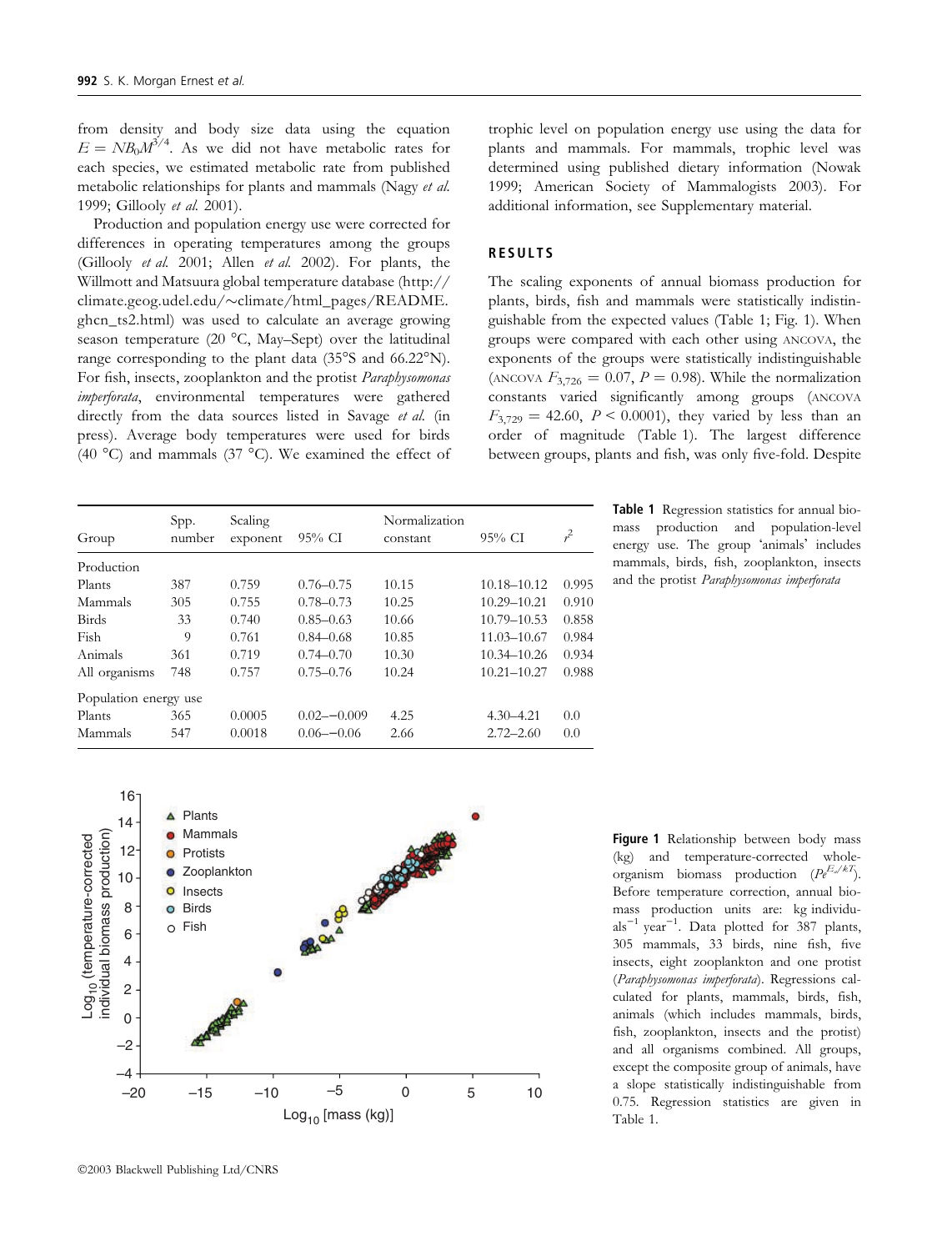

Figure 2 Relationship between body mass (kg) and temperature-corrected population energy use  $(B_0M^{3/4}Ne^{-E_a/kT})$ . Before temperature correction, population-level energy use units are: Watts  $km^{-2}$ . Slopes for both groups were indistinguishable from zero but the intercepts differed by almost 1.5 orders of magnitude.

differences across groups, when all organisms are pooled, the slope is still indistinguishable from 0.75 (Table 1).

Population energy use was invariant with respect to body size (Table 1; Fig. 2) and the allometric exponent was again indistinguishable between plants and mammals (ANCOVA  $F_{1,908} = 0.02$ ,  $P = 0.89$ . The normalization constants varied significantly among groups (ANCOVA  $F_{1,909} = 1294$ ,  $P < 0.0001$ ), indicating that on average the energy use of a plant of a given body size was 1.5 orders of magnitude higher than those of equivalently sized mammals.

When population-level energy use within mammals is compared across trophic levels, each trophic level exhibits a log-normal distribution of energy use (Kolmogorov–Smirnov normality test: all  $P > 0.15$ ) with c. 10-fold difference between herbivores and carnivores with omnivores approximately halfway in between (arithmetic means from lognormal distributions: herbivores: 2617 W  $\text{km}^{-2}$ , omnivores: 1457 W  $\text{km}^{-2}$ , carnivores: 264 W  $\text{km}^{-2}$ ).

#### **DISCUSSION**

Similarities in production rates across such diverse taxa as plants, mammals, birds and fish indicate that there is little variation between groups in the rate at which an individual of a given size and temperature produces biomass. The similarity in biomass production is especially interesting because of differences among taxa in how production is allocated, with indeterminate growers allocating mostly to ontogenetic growth and determinate growers allocating mostly to reproduction (Harper 1977; Peters 1983; Charnov 2001).

Clearly, in addition to the differences between these groups in how production is allocated, there are a wide array

of differences in life history variables within and among functional or phylogenetic groups that reflect evolutionary constraints on resource allocation to growth and reproduction (Gotelli & Pyron 1991; Charnov 1993; Purvis & Harvey 1995). At this broad scale, however, the effects of body size and temperature appear to dominate. The variation across all organisms in production was less than the 20-fold difference in standard basal metabolic rates (Gillooly et al. 2001). Because metabolism is allocated to a combination of growth, reproduction and maintenance, and growth and reproduction are accounted for in production, the larger differences in metabolic rates may reflect the physiological costs of maintenance. This is consistent with the possibility that energetic costs of maintenance differ substantially among groups, depending in part on the mechanisms of resource uptake from the environment and distribution within organisms. Vertebrates may have higher maintenance costs than plants because they actively move to forage and use energetically expensive pumps (peristalsis of gut, beating of heart) to transport resources within the body (Schmidt-Nielsen 1997). In contrast, plants are sessile and rely on more 'passive' pumps (diffusion of respiratory gases, osmotic pressure to move fluids) to transport materials (Raven et al. 1992). Energetic costs of production are similar across all organisms because the same basic biochemical reactions are used to synthesize similar compounds, but the rate of biosynthesis varies with body size and temperature. These results also support the suggestion that while endothermic birds and mammals process energy at higher rates than ectotherms, they also spend proportionally more energy on thermoregulation and maintenance (Schmidt-Nielsen 1997).

In contrast to production, there were large differences between plants and mammals in population-level energy use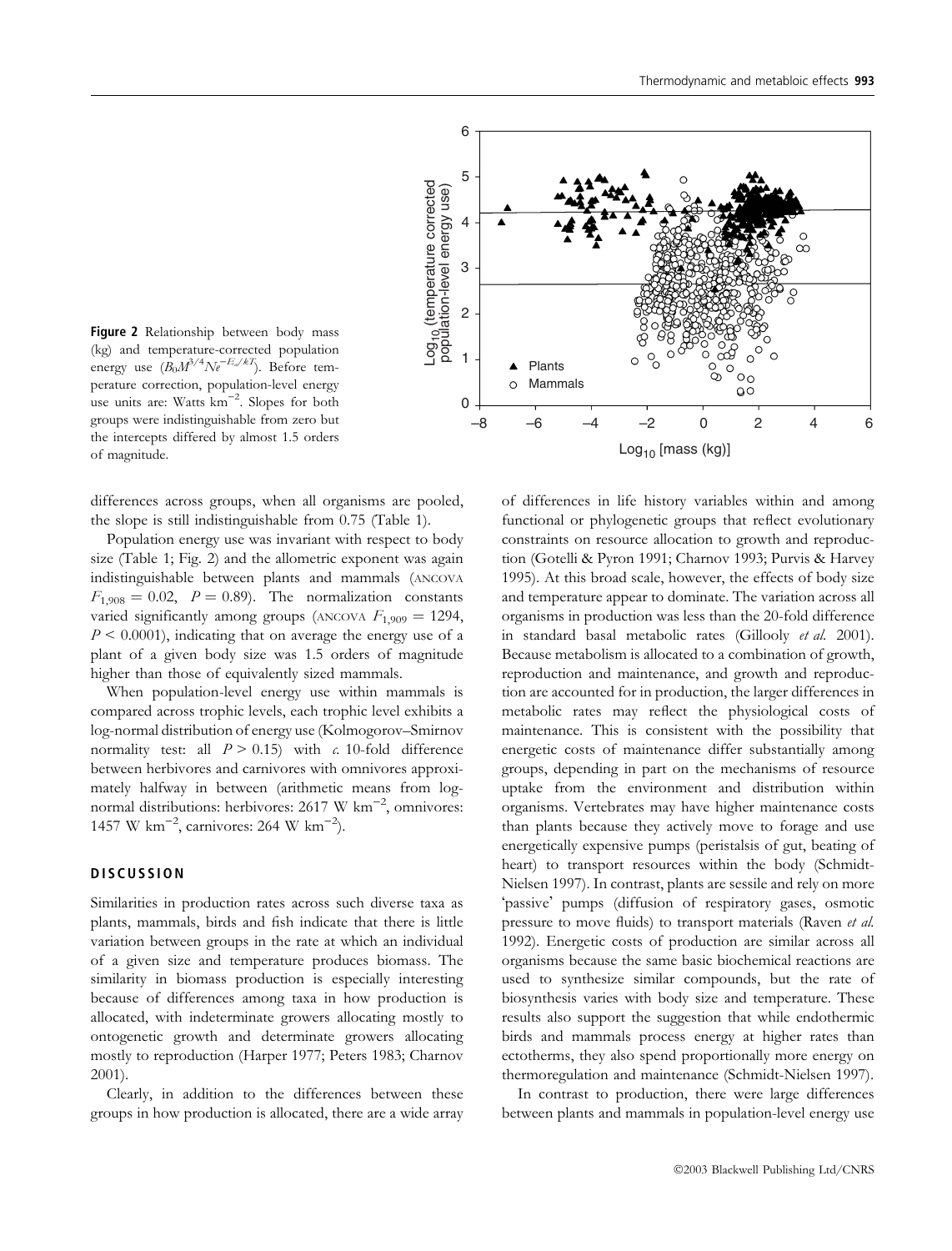(Fig. 2). This difference may reflect thermodynamic constraints on energy flow between trophic levels as proposed by Lindeman (1942) and others (e.g. Odum 1957; Slobodkin 1962). In terrestrial ecosystems, where producers and consumers occupy the same range of body sizes, diminished energy availability to successive trophic levels reduces both the number of individuals and the biomass that can be supported per unit area (Odum 1959). This is certainly the case within mammals. When population-level energy use is examined, trophic groups exhibited a c. 10-fold difference. For mammals, at least, thermodynamic constraints on energy transfer interact with metabolism to affect resource availability at successive trophic levels. Interestingly, plants differed from mammals in population-level energy use by approximately 1.5 orders of magnitude  $(c. 2-3\%$  transfer efficiency), which is less than the 10% transfer efficiency observed in many other studies. However, many studies on transfer efficiencies are from aquatic ecosystems. The efficiency of energy transfer from terrestrial plants to mammals may be lower, because the tissue of terrestrial plants contains indigestible components such as cellulose and lignin that cannot be digested without behavioural and physiological adaptations that include reliance on symbiotic microbes (Robbins 1983).

Interestingly, a recent paper on the scaling of carnivore density (Carbone & Gittleman 2002) reported that the standing biomass of predators represented  $c$ . 1% of the standing biomass of their prey. This differs markedly from our estimate of  $\sim$ 10% for energy flow. However, their study differed from ours in the scale examined and the focal currency. In addition, it focuses on biomass of only the primary prey species instead of general energetic requirements. Further research integrating these approaches should yield more insight into trophic energy flow in mammalian systems.

Our results offer insights into linkages between the metabolic rates of individuals and the ecological roles of organisms in populations and ecosystems. One challenge for using metabolism to link the processing of energy and materials from individuals to ecosystems will be to understand processes that cause variation around, or deviations from, theoretically predicted relationships. For example, population-level energy use is influenced not only by metabolism but also by factors such as trophiclevel energy supply, resource specialization, evolutionary history, interspecific interactions and environmental conditions. While macroecological studies provide insights into general processes, it can be difficult to make predictions concerning specific ecosystems. However, this study shows how metabolism can be used at broad-scales to not only scale from individual to ecosystem processes, but also to provide a baseline for assessing and quantifying the importance of other factors affecting

individual performance, population performance and ecosystem function.

#### SUPPLEMENTARY MATERIAL

The following material is available from http:// www.blackwellpublishing.com/products/journals/suppmat/ ELE/ELE526/ELE526sm.htm

Appendix S1 Supplementary methods

## ACKNOWLEDGEMENTS

We are grateful to C. Carbone and A. P. Allen for discussion and K. E. Jones for discussion and assistance. This project was conducted as part of the Working Group in Body Size in Ecology and Paleoecology: linking pattern and process across taxonomic, spatial and temporal scales (F. A. Smith, Project Leader). The working group was supported by the National Center for Ecological Analysis and Synthesis, a centre funded by NSF (grant #DEB-0072909), the University of California, and UC Santa Barbara. In addition, SKME was supported by a biocomplexity grant from NSF (DEB-0083422).

#### REFERENCES

- Allen, A.P., Brown, J.H. & Gillooly, J.F. (2002). Global biodiversity, biochemical kinetics, and the energetic-equivalence rule. Science, 297, 1546-1548.
- American Society of Mammalogists. (2003). Mammalian Species. No. 1–530.
- Brody, S. (1945). Bioenergetics and growth. Reinhold Publishing Corporation, New York.
- Burness, G.P., Diamond, J. & Flannery, T. (2001). Dinosaurs, dragons, and dwarfs: the evolution of maximal body size. Proc. Nat. Acad. Sci, USA, 98, 14518–14523.
- Carbone, C. & Gittleman J.L. (2002). A common rule for the scaling of carnivore density. Science, 295, 2273-2276.
- Charnov, E.L. (1993) Life History of Invariants. Oxford, New York.
- Charnov, E.L. (2001). Evolution of mammal life histories. Evol. Ecol. Res., 3, 521–535.
- Damuth, J. (1981). Population-density and body size in mammals. Nature, 290, 699–700.
- Damuth, J. (1987). Interspecific allometry of population-density in mammals and other animals – the independence of body-mass and population energy-use. Biol. J. Linn. Soc., 31, 193-246.
- Elser, J.J., Sterner, R.W., Gorokhova, E., Fagan, W.F., Markow, T.A., Cotner, J.B. et al. (2000). Biological stoichiometry from genes to ecosystems. Ecol. Lett., 3, 540-550.
- Enquist, B.J. & Niklas, K.J. (2001). Invariant scaling relations across tree-dominated communities. Nature, 410, 655–660.
- Enquist, B.J., Brown, J.H. & West, G.B. (1998). Allometric scaling of plant energetics and population density. Nature, 395, 163–165.
- Ernest, S.K.M. (in press). Life history characteristics of placental non-volant mammals. Ecol. Arch.